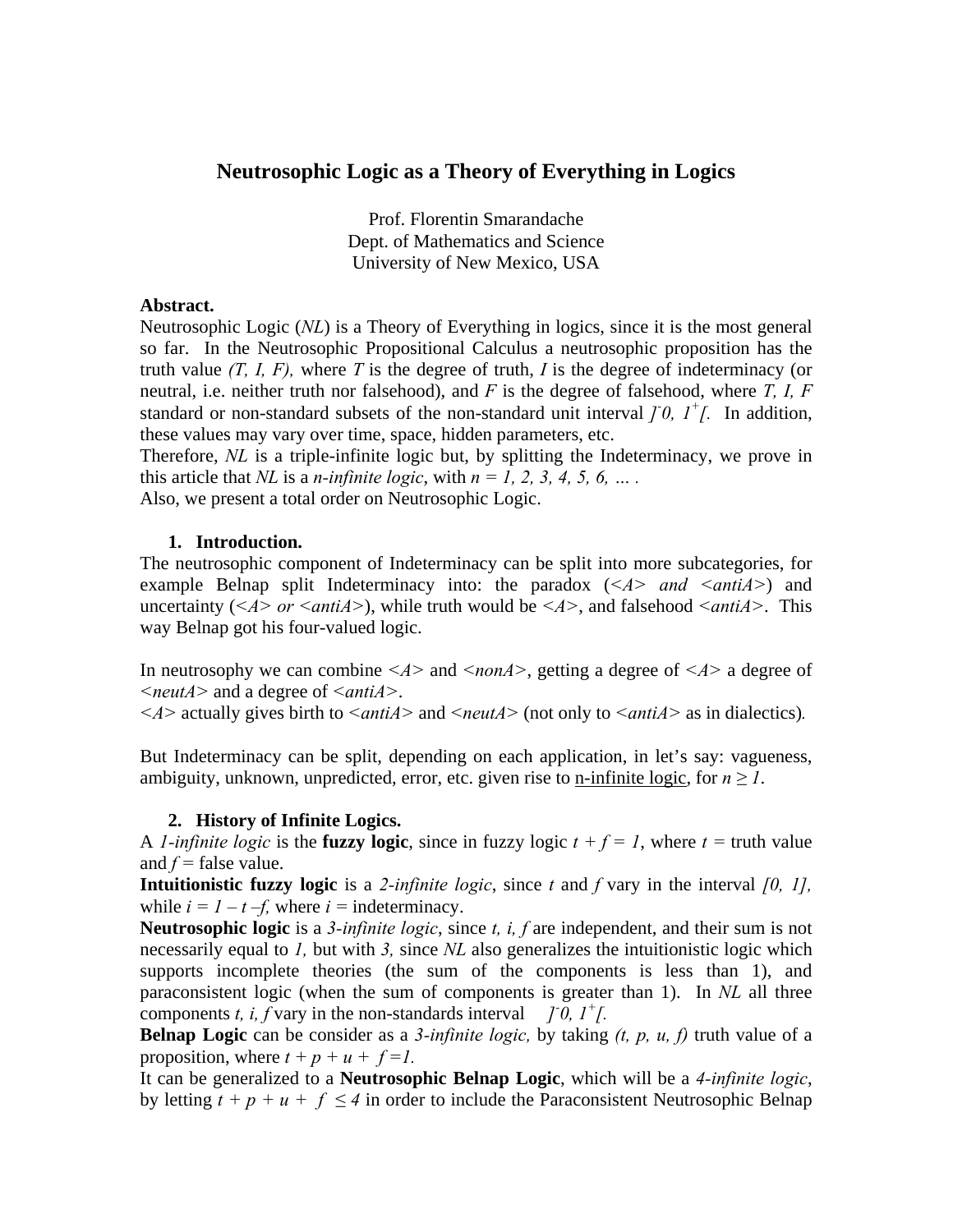Logic (sum of all four components is greater than *1,* but less than or equal to *4*) and the Intuitionistic Neutrosophic Belnap Logic (sum of components is less than *1*).

 $(2+k)$ -infinite neutrosophic logic. In we split the Indeterminacy in *k*-parts {like paradox (true and false simultaneously), ignorance (true or false), unknown, vagueness, error, etc.} then we get a  $(2+k)$ -infinite logic, for  $k \geq 1$ .

*NL* is, so far, the most general logic, that's why we can call it a Theory of Everything in Logics.

Etymologically, *neutro-sophic* means a logic based on a 'neutral' component (indeterminacy, unknown, i.e. neither true nor false, hidden parameters, and tight result).

# 3. **A Total Order in Crisp Neutrosophic Logic**.

Umberto Rivieccio recommended in his article [13] that "it would be very useful to define suitable order relations on the set of neutrosophic truth values".

Yes, but I think for each application we might have a different order relation;

I am not sure if one can get one such order relation workable for all problems;

About the total order on *NL* with crisp components, here it is a small extension of Charles Ashbacher's order defined in the book:

http://www.gallup.unm.edu/~smarandache/IntrodNeutLogic.pdf, page 119, i. e.

for crisp values t, i, f we can define a total order:

$$
(t_1, f_1, i_1) < (t_2, f_2, i_2)
$$
 if:

a) either  $t_1 \leq t_2$ ;

b) or  $t_1 = t_2$  but  $f_1 > f_2$ ;

c) or  $t_1 = t_2$ ,  $f_1 = f_2$ , but  $i_1 > i_2$ .

Ashbacher has only the first two conditions: a) and b).

Condition c) is needed in the case when the sum of components is not *1* {I mean when  $t+f+i < 1$  for intuitionistic (incomplete) logic; or  $t+f+i > 1$  for paraconsistent logic; if  $t+f+i = 1$  the third condition is not needed - it is implicit}.

We can re-write the components as:

*(t, f, i)* since *f* is more important than *i*.

Ashbacher also does a splitting of Indeterminacy into more components, as I wrote to Umberto Rivieccio in some e-mails, giving rise to different neutrosophic logics.

## **References**

- 1. C. Ashbacher, *Introduction to Neutrosophic Logic*, Am. Res. Press, Rehoboth, USA, 2002.
- 2. Anne-Laure Jousselme, Patrick Maupin, *Neutrosophy in Situation Analysis*, Fusion 2004 International Conference, Stockholm, Sweden, June 28 – July 1, 2004;

http://www.fusion2004.foi.se/papers/IF04-0400.pdf.